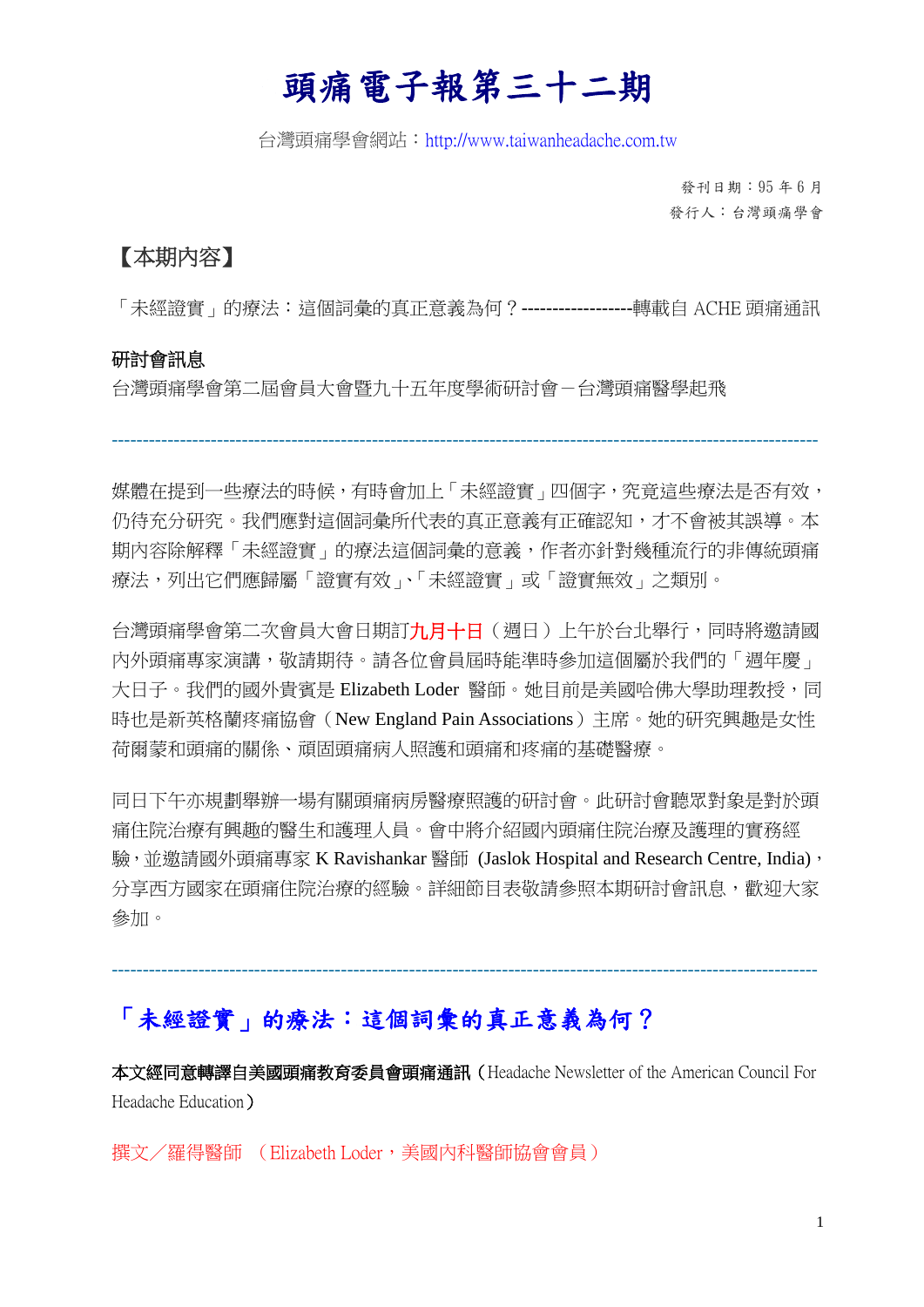許多草藥、礦物質、維他命、補給品和其他非傳統的療法都被用來治療頭痛。傳統醫師 認為,其中有些像是生物回饋(biofeedback)之類的療法,是被證實具有安全性和一定的 療效。但其他非傳統療法則仍未獲得醫學上的認可或檢驗。這些療法可能由正規醫療機 構以外的中心所提供,而且經常透過網路向深受頭痛所苦的患者和潛在的顧客群直接推 銷。

#### 醫師和病患無法等所有可能的療法都經過充分研究之後,才決定使用何種療法。

當人們在網路、電視或廣播、雜誌或報紙上討論這些療法時,他們有時會提到這些療法 是「未經證實」。「未經證實」這個詞表示這些療法尚未經過仔細的研究。事實上,目 前已經有針對這其中的某些療法進行仔細的研究,而且研究結果顯示這些療法毫無作 用。「未經證實」或許不太適用於這些沒有任何作用的療法,「證實無效」也許會是個 比較正確的用詞。這個議題並不只是用字的問題而已;如果有一種療法已經被檢驗並證 實沒有作用(即「證實無效」),而另一種則是目前尚未瞭解它的益處(「未經證實」), 所以決定是否使用某種療法,可能會因此而有所不同。

「證實無效」這個詞之所以很少出現,是因為我們無法百分之百確定某些事物毫無作用, 有可能是該療法未經適當的研究之故。以針灸研究為例,研究中可能使用了錯誤的穴位; 以藥物試驗為例,研究中可能使用了過低的劑量,或是藥物持續使用的時間不夠長,以 致無法觀察到它的療效。

這些考慮雖然是出自於好意,但是當一個療法因大部分的研究結果顯示毫無療效而被貼 上「未經證實」的標籤時,就會造成誤導。醫師和病患是無法等所有可能的療法都經過 充分研究之後,才決定使用何種療法;他們必須根據目前所擁有的最佳證據來做決定。 大部分的人會同意,如果經過詳細的研究而得到一個非常負面的證據時,我們就可以認 為那個療法是「證實無效」。於是我們就可以把多餘的時間、精力和金錢用在其他可能 有效的療法上。「證據優勢」 (preponderance of the evidence)是個實用的方法,可以在充 分研究下,提供做成決定的重要方向。

只有少數非傳統或是另類頭痛療法已經受到詳細的檢測,而足以確定他們屬於「證實有 效」或「證實無效」的類別。在此同時,我們應該如何界定不屬於這兩個類別的其他療 法?尤其是我們應該如何去評估經常出現在網路及其他地方的那些頭痛神奇治療和手術 的故事。在獲知目前最複雜的研究所得出之結果以前,有許多種證據都可以用來達成暫 時的結論。

首先,由備受尊崇的研究者執行之初步開放性認定療效的研究,並且曾在醫學會議中報 告;或是在聲譽卓著的醫學期刊上討論,至少提供一些有關正面療效的跡象。在【開放 性】研究中,參加研究的受試者和醫師都知道誰服用了研究中所要測試的藥物。他們提 供了有用的訊息:這個療法或許有所助益。但提供了一個低於雙盲對照研究的檢驗標準。 在雙盲對照研究中,部份受試者服用要接受測試的藥物,其他的受試者則接受沒有任何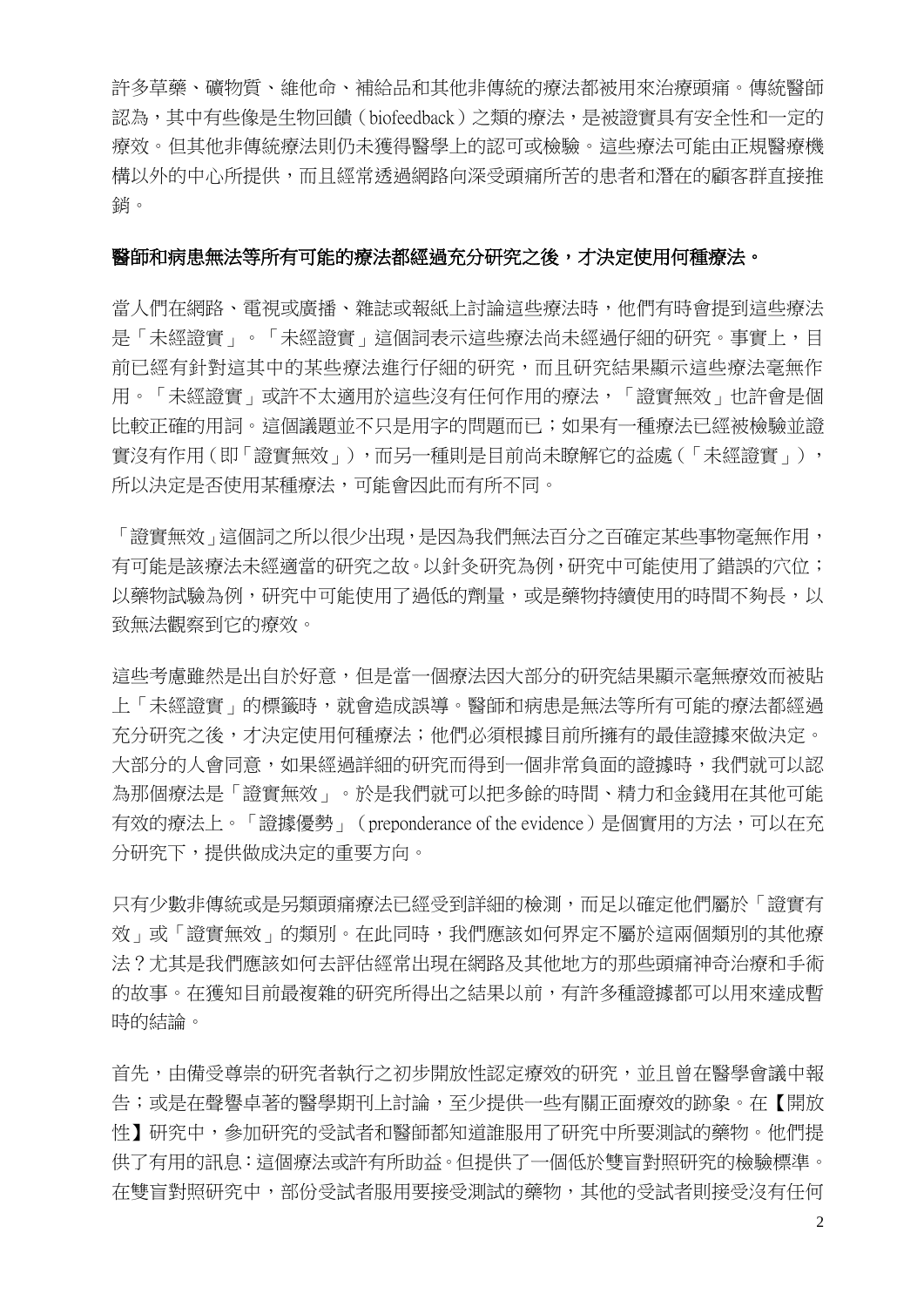有作用的藥物(安慰劑)。由於研究人員跟受試者都不知道誰接受了真正的治療,或是 誰服用了安慰劑,這樣的臨床試驗排除了來自於人們對於療法益處的信念以及期望之嚴 重偏見。

第二,為了證實療效而執行的研究品質,必須納入考慮。並非所有的醫學研究都在相等 的條件下執行,也不是所有研究都以公平的態度來衡量支持或反對療法的證據。大部分 的研究人員對於設計或執行不佳的研究會給予較差的評價(甚至是不理會);對於包括 了大量受試者且適當執行的研究,則會給予較佳的評價。

第三,人們對於已確知其作用機轉的療法會抱持著較大的信心。我們也會較信任曾經在 其他類似頭痛病症證實有效的療法,可能對頭痛治療有效,即使該療法並未真正證實有 助於頭痛治療。

對於在傳統醫療領域之外大力吹捧的療法,尤其是那些聲稱可以治療百病的療法,人們 都不應該抱持太大的信心。遇到聲稱「無害」或「沒有副作用」的療法,明智的作法就 是抱持懷疑的態度。通常「無害」就意味著「無效」,因為如果一個藥物具有治療嚴重頭 痛的強大功效,它也可能會導致無法預期的副作用。此外,「無害」也可能意味著這個藥 物尚未對患者進行大規模的詳細測試,經過大規模的測試此一步驟後,才能找出一些罕 見的副作用,像是已經廣為人知的消炎鎮痛劑(如 Vioxx (rofecoxib)和 Aleve (naproxen)) 之副作用。下列的表格將就我個人的意見,針對幾種流行的非傳統頭痛療法,列出它們 應歸屬的類別:「證實有效」、「未經證實」或「證實無效」。

傳統、主流的頭痛療法通常與其他未經證實和醫學上無法接受的療法並存。經過時間的 考驗和詳細的研究,某些非主流療法會被證實有效,進而成為臨床醫療上「證實有效」 的部分。其他不能通過時間考驗或監督的療法,則應予明確標示為「證實無效」。

|                  | 證實有效 | 未經證實 | 證實無效 |
|------------------|------|------|------|
| 生物反饋             |      |      |      |
| 輔酶 Q10           |      |      |      |
| 小白菊              |      |      |      |
| 順勢療法(homeopathy) |      |      |      |

註:順勢療法是另類醫學之一種治療方法。風行於19世紀,德國醫生哈尼曼發現將 奎 寧 ( quinine) 注 入 人 體 , 可 產 生 類 似 瘧 疾 之 症 狀 。 當 給 予 瘧 疾 病 人 則 可 改 善 其 症狀並達到治療的效果。這也是順勢療法之"相似法則"的由來,有點類似「以毒攻 毒 」 的 想 法 。 目 前 則 有 人 氣功學、民俗療法、草藥學、生機飲食等均廣泛性的指稱為順 勢 療 法 (homeopathy)。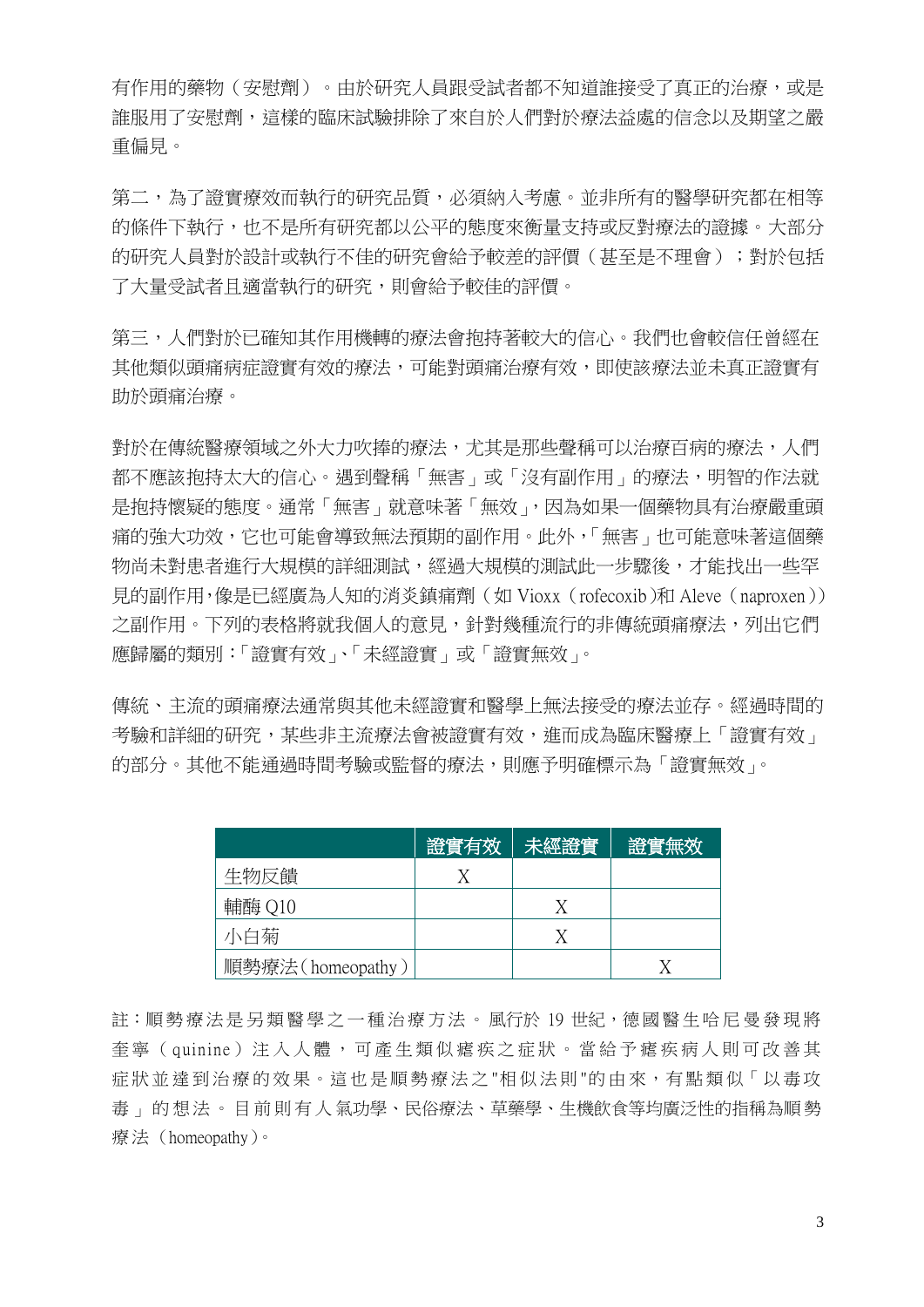## 台灣頭痛學會 **Taiwan Headache Society**

第二屆會員大會暨九十五年度學術研討會

## 台灣頭痛醫學起飛

## Launching Taiwan Headache Medicine

|  |  |  | 時間:95年9月10日(星期日) AM08:50 ~ PM17:00 |  |
|--|--|--|------------------------------------|--|
|  |  |  | 地點:台北榮民總醫院致德樓第一會議室                 |  |

|                                      | $08:50 \sim 09:00$ Opening remark                                                                                                 | 王署君 理事長                                     |  |  |  |
|--------------------------------------|-----------------------------------------------------------------------------------------------------------------------------------|---------------------------------------------|--|--|--|
|                                      | Section I:座長:王署君 理事長(陽明大學)                                                                                                        |                                             |  |  |  |
| $09:00 \sim 09:40$                   | 特別演講<br>Nociceptin/Orphanin FQ Receptors: Pharmacology and<br><b>Clinical Implications</b><br> Nociceptin/Orphanin FQ 受體:藥理學和臨床應用 | 邱麗珠教授<br> (台灣大學藥理所)                         |  |  |  |
| $09:40 \sim 10:20$                   | 大會演講<br>題目未定                                                                                                                      | Dr. Elizabeth Loder<br>(Harvard University) |  |  |  |
| $10:20 \sim 10:40$                   | 2 <sup>nd</sup> annual meeting of the General Assembly<br>第二居會員大會                                                                 | 全體會員                                        |  |  |  |
| $10:40 \sim 11:00$ Refreshment Break |                                                                                                                                   |                                             |  |  |  |
| Section II: 座長: 吳進安醫師(台北榮民總醫院)       |                                                                                                                                   |                                             |  |  |  |
| $11:00 \sim 11:30$                   | Cluster headache<br>叢發性頭痛                                                                                                         | 王署君 理事長<br>(陽明大學)                           |  |  |  |
| $11:30 \sim 12:00$                   | Epidemiology of migraine in Taiwan<br>台灣偏頭痛流行病學研究                                                                                 | 傅中玲 醫師<br>(台北榮民總醫院)                         |  |  |  |
| $12:00 \sim 13:30$                   | <b>Lunch Break</b><br>午餐                                                                                                          |                                             |  |  |  |

| <b>Headache Inpatient Treatment Workshop</b><br>頭痛住院治療工作坊 |                                                                                  |                                                                        |  |  |
|-----------------------------------------------------------|----------------------------------------------------------------------------------|------------------------------------------------------------------------|--|--|
| Section III: 座長: 蔡景仁醫師(成大醫院)                              |                                                                                  |                                                                        |  |  |
|                                                           | 13:30~14:00 Why do the headache patients need inpatient treatment?<br>為何要住院治療頭痛? | 王博仁 醫師<br>(台南活水神經內<br>科診所)                                             |  |  |
| $14:00 \sim 14:30$                                        | Headache Inpatient Treatment: Western experience<br>頭痛住院治療西方實務經驗分享               | Dr K Ravishankar<br>(Jaslok Hospital and<br>Research Centre,<br>India) |  |  |